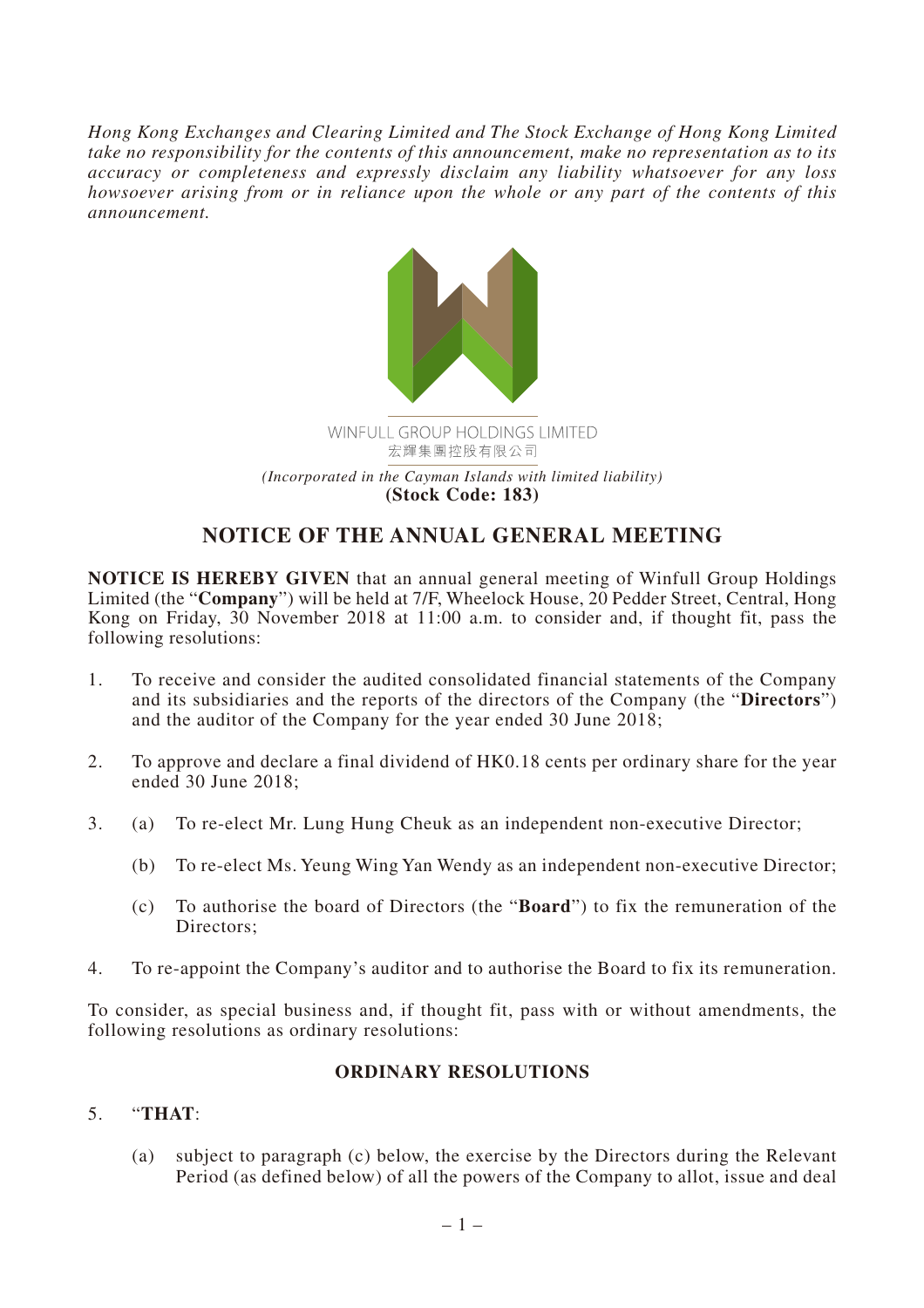with unissued shares and to make or grant offers, agreements and options, including warrants to subscribe for shares, which might require the exercise of such powers be and the same is hereby generally and unconditionally approved;

- (b) the approval in paragraph (a) above shall authorise the Directors during the Relevant Period (as defined below) to make or grant offers, agreements and options which might require the exercise of such powers after the end of the Relevant Period (as defined below);
- (c) the total number of shares of the Company allotted or agreed conditionally or unconditionally to be allotted (whether pursuant to options or otherwise) by the Directors pursuant to the approval in paragraph (a) above, otherwise than pursuant to (i) a Rights Issue (as defined below); or (ii) the exercise of any options granted under the share option scheme of the Company adopted on 1 November 2011; or (iii) any scrip dividend or similar arrangements providing for the allotment and issue of shares in lieu of the whole or part of a dividend on shares in accordance with the articles of association of the Company in force from time to time; or (iv) any issue of shares upon the exercise of rights of subscription or conversion under the terms of any warrants of the Company or any securities which are convertible into shares, shall not exceed the aggregate of:
	- (aa) 20% of the total number of issued shares of the Company on the date of the passing of this resolution; and
	- (bb) the aggregate number of any shares of the Company repurchased by the Company (if the Directors are so authorised by a separate ordinary resolution of the shareholders of the Company) subsequent to the passing of this resolution up to a maximum equivalent to 10% of the total number of issued shares of the Company on the date of the passing of this resolution,

and the authority pursuant to paragraph (a) of this resolution shall be limited accordingly; and

(d) for the purposes of this resolution:

"Relevant Period" means the period from the date of the passing of this resolution until whichever is the earliest of:

- (i) the conclusion of the next annual general meeting of the Company;
- (ii) the expiration of the period within which the next annual general meeting of the Company is required by the articles of association of the Company, the Companies Law, Cap. 22 (Law 3 of 1961, as consolidated or revised) of the Cayman Islands (the "**Companies Law**"), or any other applicable law of the Cayman Islands to be held; and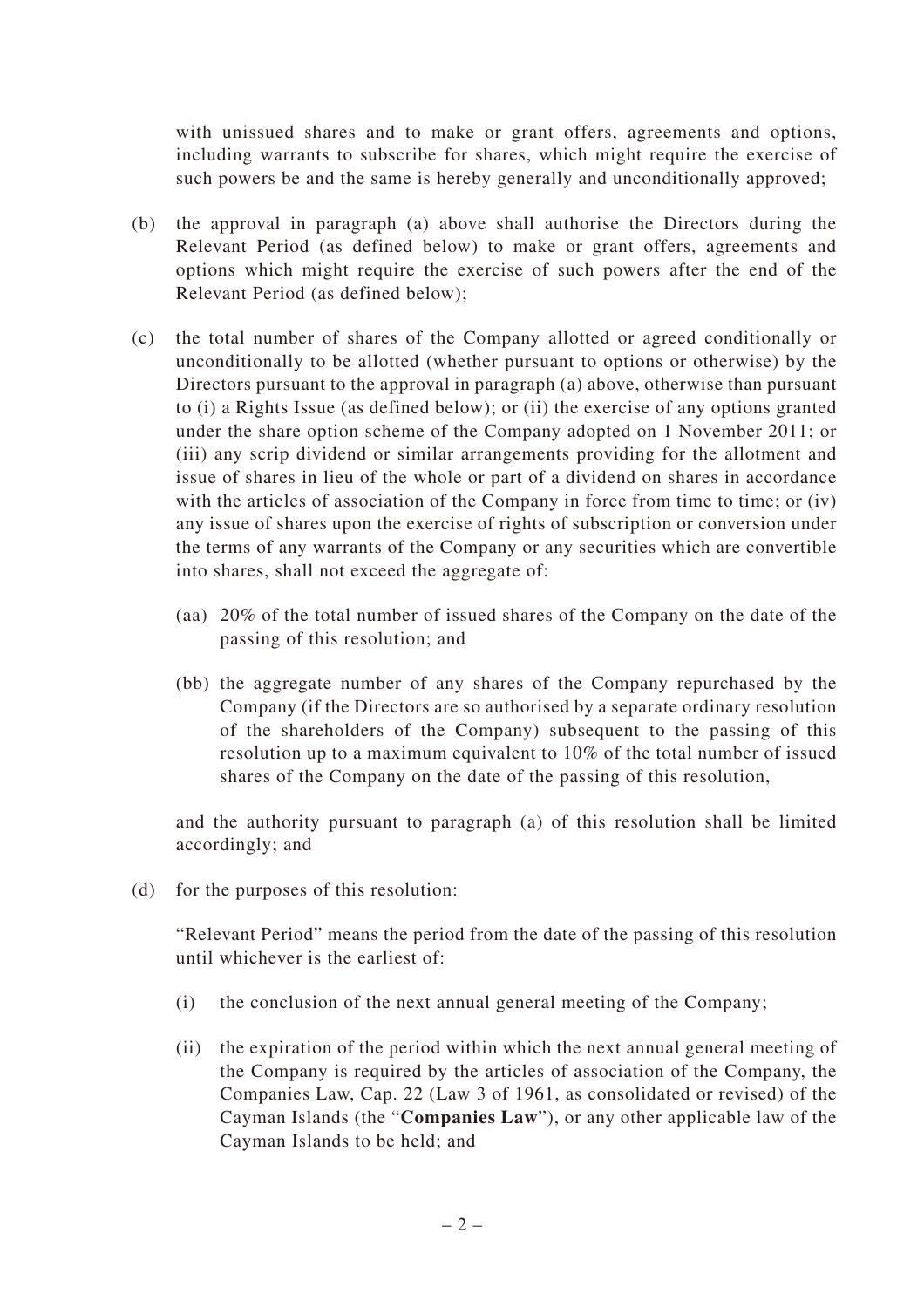(iii) the passing of an ordinary resolution by the shareholders of the Company in general meeting revoking or varying the authority given to the Directors by this resolution;

"Rights Issue" means an offer of shares, or offer or issue of warrants, options or other securities giving rights to subscribe for shares open for a period fixed by the Directors to holders of shares on the register on a fixed record date in proportion to their then holdings of shares (subject to such exclusion or other arrangements as the Directors may deem necessary or expedient in relation to fractional entitlements, or having regard to any restrictions or obligations under the laws of, or the requirements of, or the expense or delay which may be involved in determining the existence or extent of any restrictions or obligations under the laws of, or the requirements of, any jurisdiction outside Hong Kong or any recognised regulatory body or any stock exchange outside Hong Kong)."

## 6. "**THAT**:

- (a) the exercise by the Directors during the Relevant Period (as defined below) of all powers of the Company to purchase the issued shares of the Company on The Stock Exchange of Hong Kong Limited (the "**Stock Exchange**") or any other stock exchange on which the shares may be listed and recognised by the Securities and Futures Commission and the Stock Exchange for such purpose, and otherwise in accordance with the rules and regulations of the Securities and Futures Commission, the Stock Exchange, the Companies Law and all other applicable laws in this regard, be and the same is hereby generally and unconditionally approved;
- (b) the total number of shares of the Company which may be purchased by the Company pursuant to the approval in paragraph (a) during the Relevant Period (as defined below) shall not exceed 10% of the total number of the issued shares of the Company as at the date of the passing of this resolution and the authority pursuant to paragraph (a) of this resolution shall be limited accordingly; and
- (c) for the purposes of this resolution, "Relevant Period" means the period from the date of the passing of this resolution until whichever is the earliest of:
	- (i) the conclusion of the next annual general meeting of the Company;
	- (ii) the expiration of the period within which the next annual general meeting of the Company is required by the articles of association of the Company, the Companies Law, or any other applicable law of the Cayman Islands to be held; and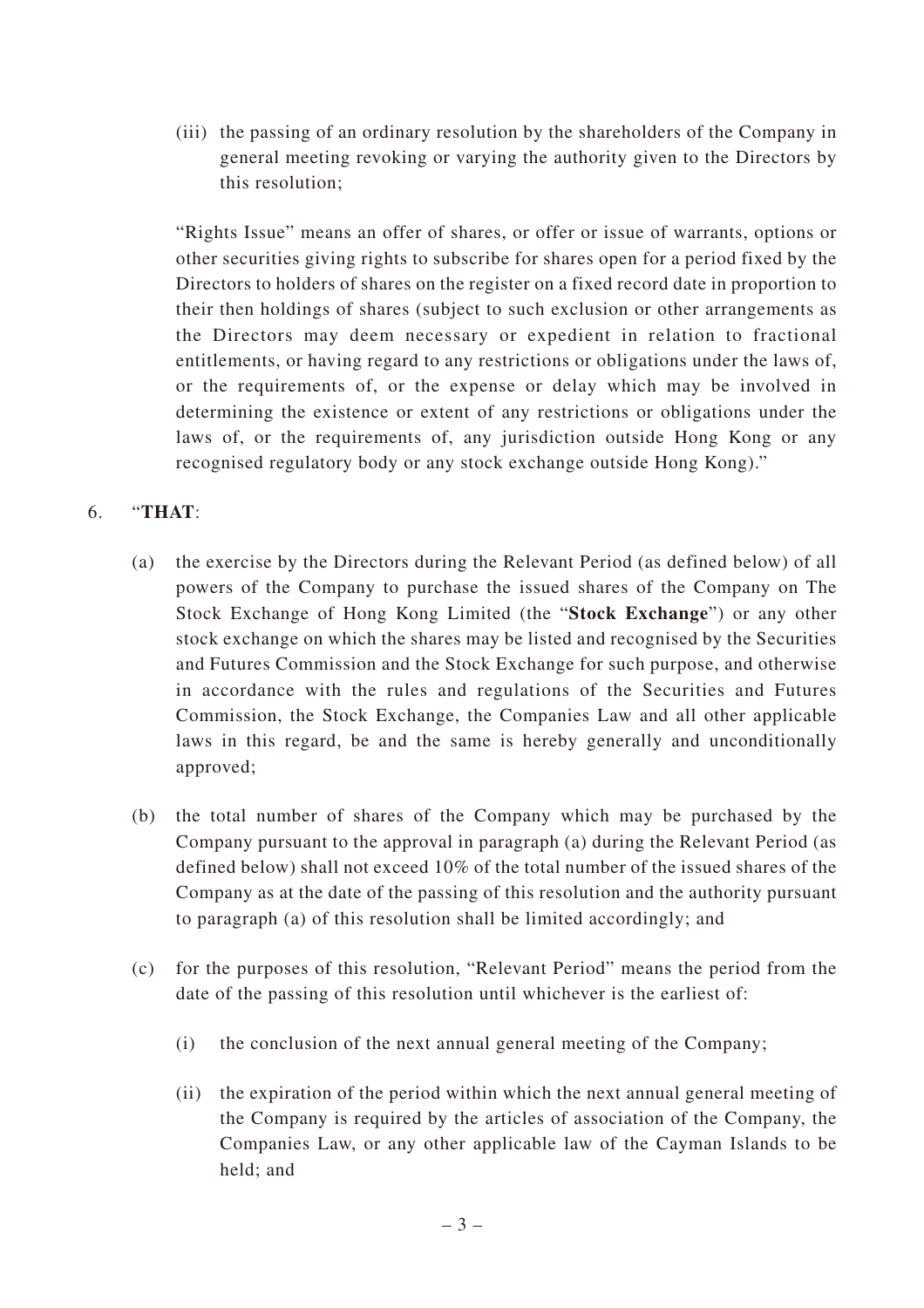- (iii) the passing of an ordinary resolution by the shareholders of the Company in general meeting revoking or varying the authority given to the Directors by this resolution."
- 7. "**THAT** the Directors be and are hereby authorised to exercise the authority referred to in paragraph (a) of resolution no. 5 above in respect of the share capital of the Company referred to in sub-paragraph (bb) of paragraph (c) of such resolution."
- 8. "**THAT** subject to and conditional upon the Listing Division of the Stock Exchange granting approval of the listing of, and permission to deal in, the Shares to be issued pursuant to the exercise of options which may be granted under the refreshed scheme limit (the "**Scheme Limit**") under the share option scheme adopted by the Company on 1 November 2011 (the "**Share Option Scheme**") approval be and is hereby generally and unconditionally granted for refreshing the 10% Scheme Limit provided:
	- (i) the total number of shares of HK\$0.01 each in the capital of the Company which may be issued upon the exercise of all options to be granted under the Share Option Scheme and other share option schemes of the Company under the limit as refreshed hereby shall not exceed 10% of the total number of Shares in issue as at the date of passing of this resolution; and
	- (ii) options previously granted under the Share Option Scheme and other share option schemes of the Company (including options outstanding, cancelled, lapsed or exercised in accordance with the terms of the Share Option Scheme or any other share option schemes of the Company) shall not be counted for the purpose of calculating the Scheme Limit, and that the directors of the Company be and are hereby authorised to do all such acts and things and execute all such documents, including under seal where applicable, as they consider necessary or expedient to give effect to the foregoing arrangement."

By order of the Board of **Winfull Group Holdings Limited Pong Wilson Wai San** *Chairman*

Hong Kong, 26 October 2018

*Registered office:* Cricket Square Hutchins Drive P.O. Box 2681 Grand Cayman KY1-1111 Cayman Islands

*Head office and principal place of business in Hong Kong:* Unit A, 6/F 9 Queen's Road Central Hong Kong